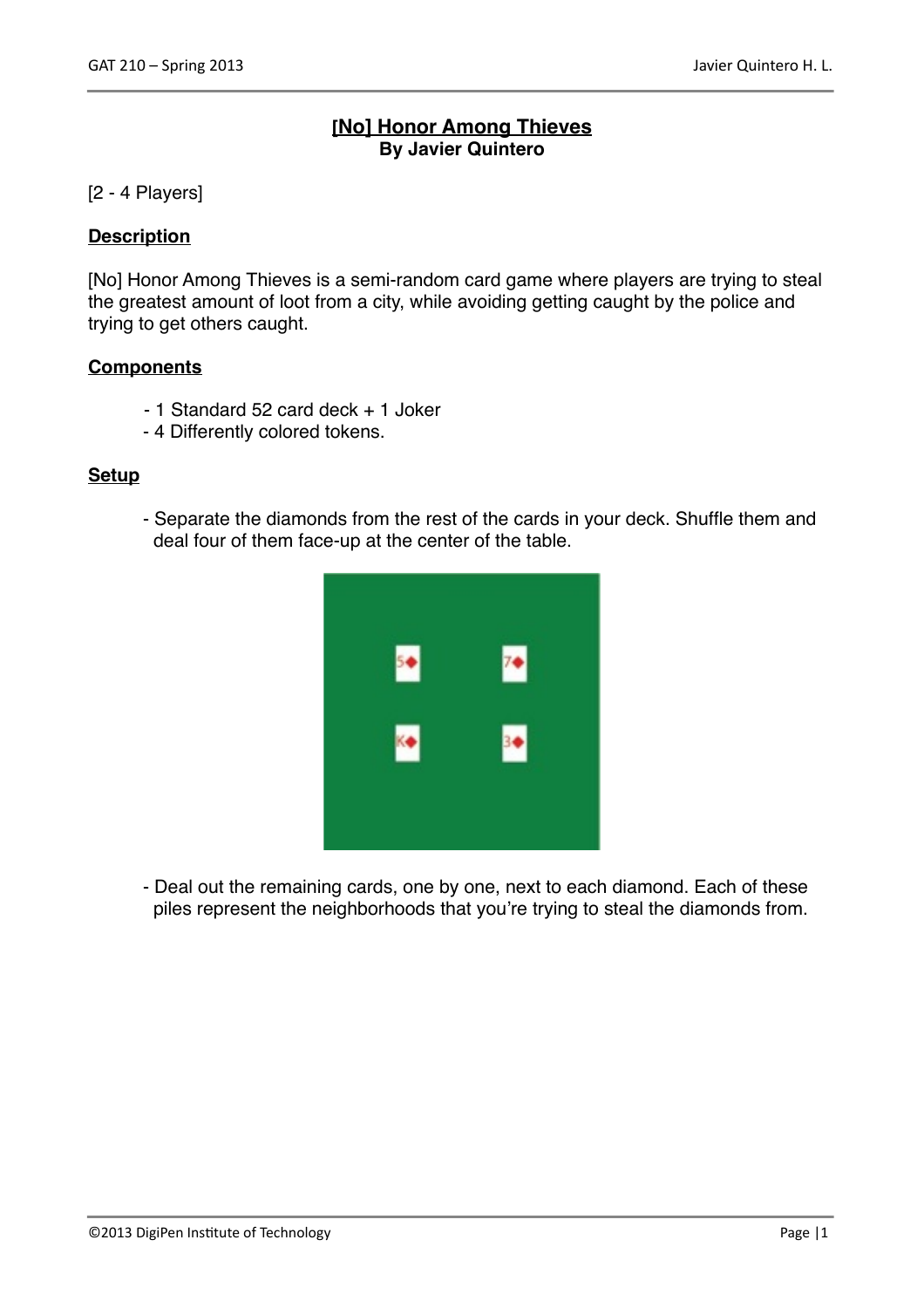

# **Gameplay**

- Each player chooses a token.
- The game is played by turns.

### **Turn:**

- You begin your turn selecting which of the face up diamonds you are trying to steal. Each diamond is unique and is worth the number on the card
- The values of each card are the numbers written on them. In the case of the face cards, the **J** is worth **11** the **Q** is worth **12**, the **K** is worth **13** and finally, the **A** is worth **1**.
- **Looting:** To get the loot, you draw cards one by one until the cards you have drawn add up to the same or greater value as the diamond. When you have done so, you get to keep the diamond

!! **For example:** *Brynjolf selects a neighborhood that has* |7♦| *in front of it. He*  ! ! *draws* |5♥| *then* |7♣|. *Brynjolf gets to keep the* |7♦|.

- If a player draws a Joker while looting, then the diamond they are trying to steal will automatically become theirs without needing to match its value.

- Players must loot every turn, turns can't be skipped.
- **Cold Feet:** There's no shame in running today to steal tomorrow. At any time while looting, you may choose to back out and end your turn. For example: if you are trying to steal the  $|K\bullet|$  and the first card you draw is the  $|7\bullet|$ .

- After looting, all the cards you revealed are discarded and taken out of the game.

- If a loot was successful, deal another diamond next to that same neighborhood from the pile of diamonds.

- **Getting caught:** No theft is perfectly safe though, spades (♠) are policemen and they will be trying to catch you. If any of the cards you draw is a spade then you